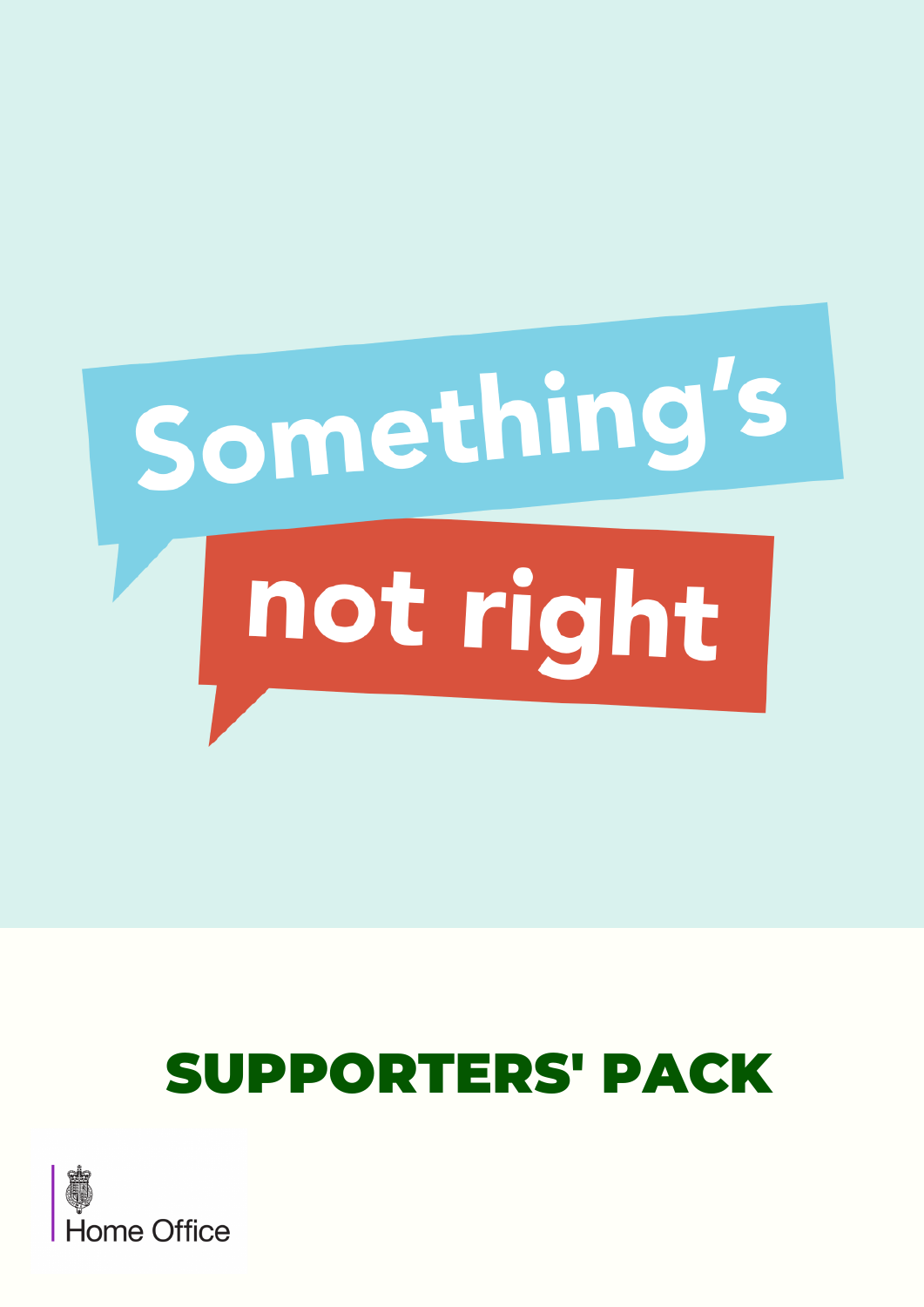### **SOMETHING'S NOT RIGHT**

The Home Office has created a new campaign, ['Something's](https://www.childline.org.uk/somethings-not-right) Not Right'[,](https://www.childline.org.uk/somethings-not-right) to help secondary children in England who suffered a range of harms, such as sexual and physical abuse, during lockdown.

With schools re-opened and safeguarding channels restored, the campaign aims to build awareness of the support services available to victims and encourage disclosure of abuse to a trusted adult.

['Something's](https://www.childline.org.uk/somethings-not-right) Not Right' has been developed in close collaboration with the NSPCC, Barnardo's, The Children's Society, Internet Watch Foundation and the Marie Collins Foundation.

### **YOUR SUPPORT**

We would appreciate your support in amplifying this campaign, so that collectively, we can reach as many children and young people as possible.

Please share this pack with your networks.

# **Downloadable materials**

The following campaign assets are accessible via our online Brandworkz portal. We would appreciate your support in sharing these through your channels and with your networks, particularly those who are linked to frontline children's services.

- Social media assets and [suggested](https://homeoffice.brandworkz.com/bms/?link=D894FAC5) copy to use on your external channels
- PSHE Association accredited lesson plans and resources for Key Stages 3, 4 and 5, and [accompanying](https://www.pshe-association.org.uk/curriculum-and-resources/resources/home-office-somethings-not-right-abuse-disclosure) teacher guidance
- Case study [videos](https://homeoffice.brandworkz.com/bms/?link=FE67EB47)
- A4 posters aimed at [children](https://homeoffice.brandworkz.com/bms/?link=E65D0541) for display in schools, youth group centres etc.
- Banners to display on your email [signature](https://homeoffice.brandworkz.com/bms/?link=56F82807) and website
- A copy of our press [release](https://homeoffice.brandworkz.com/bms/?link=556B0B8A)